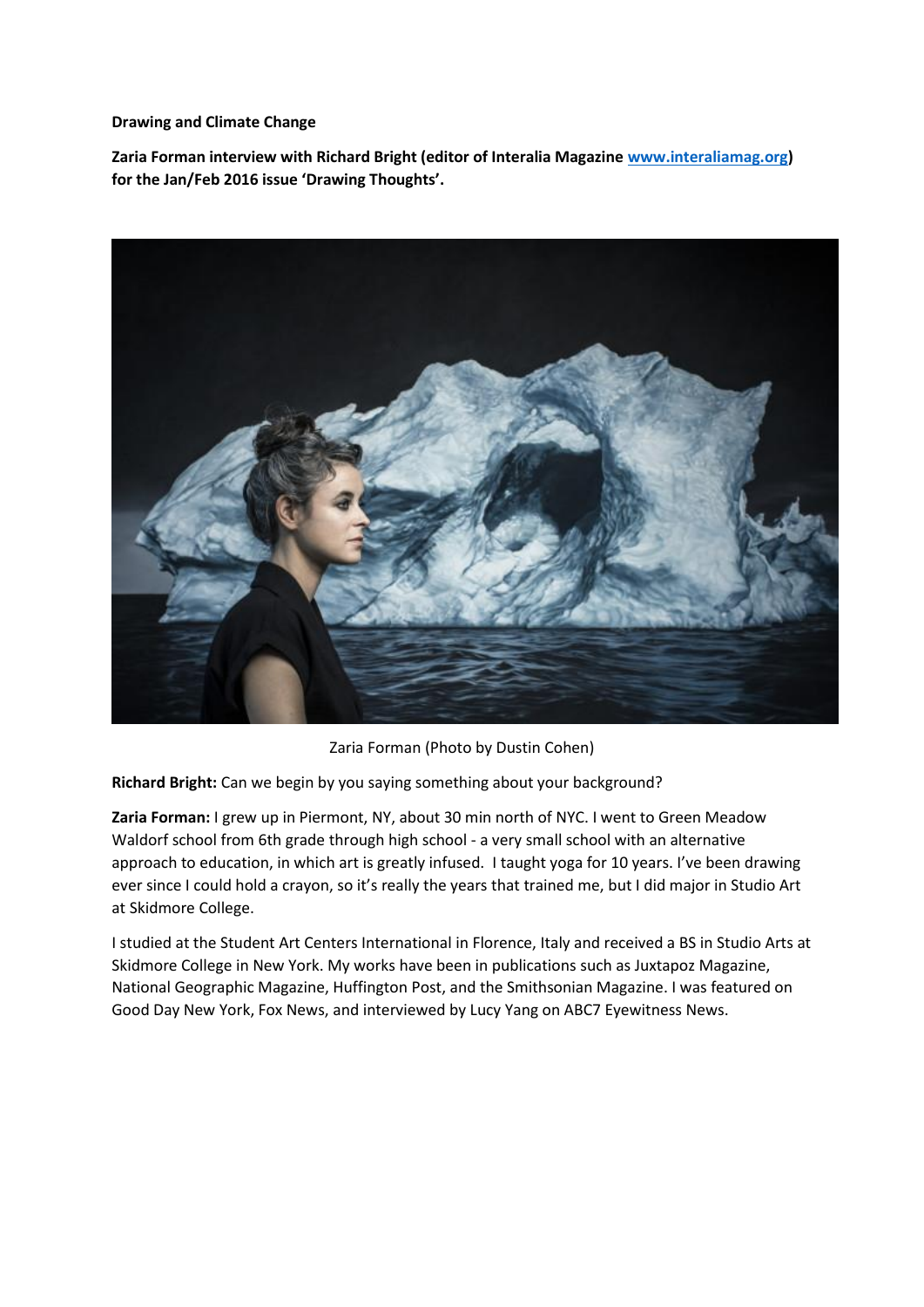

Greenland No 63, 50"x 75", Soft Pastel on Paper, 2013. Image courtesy of Zaria Forman.

**RB:** Your work documents Climate Change and its effects. What was the inspiration for this interest and approach?

**ZF:** The inspiration for my drawings began in my early childhood when I traveled with my family throughout several of the world's most remote landscapes, which became the subject of my mother's fine art photography. I developed an appreciation for the beauty and vastness of the everchanging sky and sea. I loved watching a far-off storm on the western desert plains; the monsoon rains of southern India; and the cold arctic light illuminating Greenland's waters.

I have very fond memories of our family trips and consider them a vital part of my upbringing and education. I feel very fortunate that I had the opportunity to see so much of the world, and to learn first-hand about cultures so vastly different from my own. This myriad of experiences instilled in me a love and need to continue exploring and learning for the rest of my life.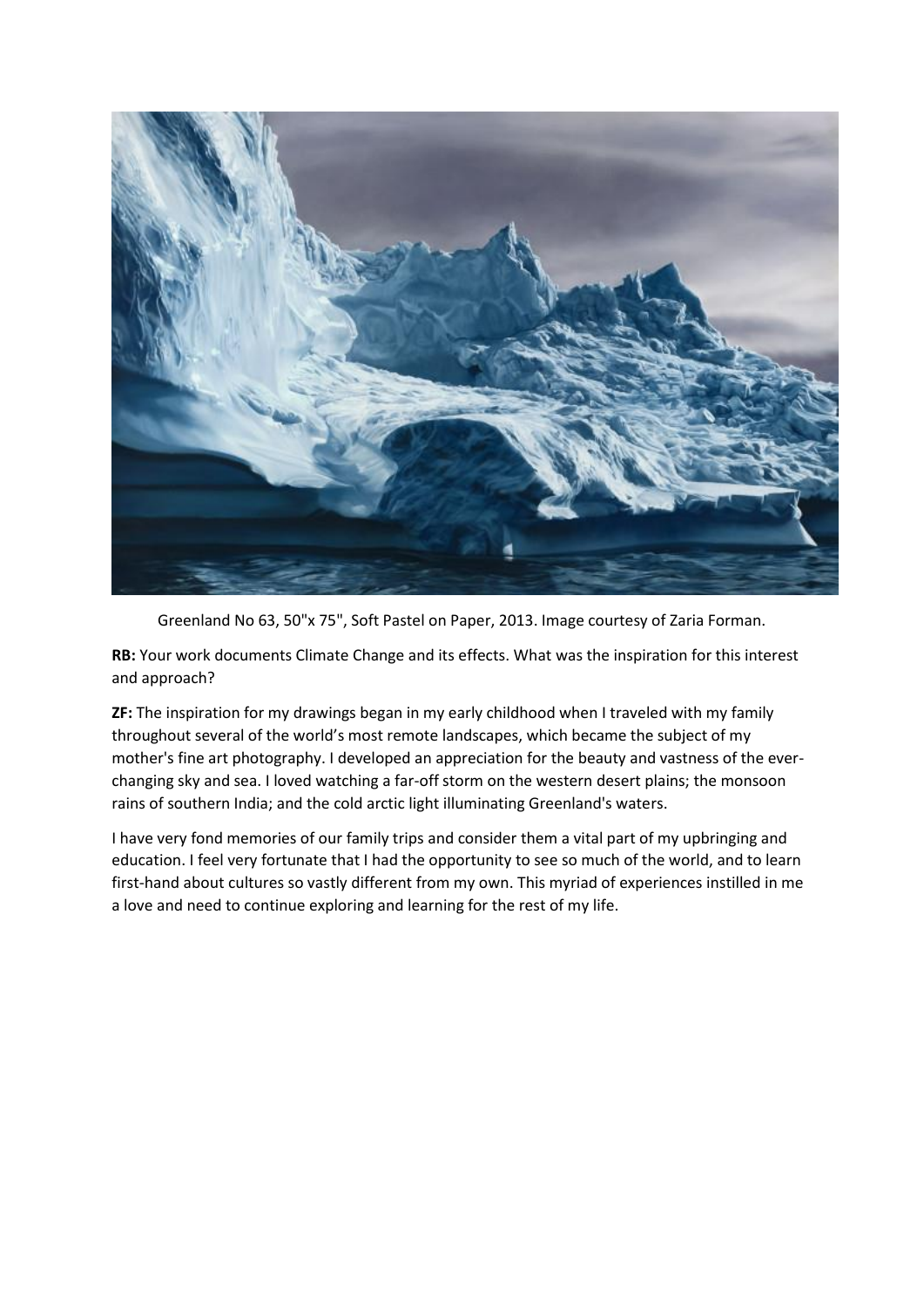

Maldives no.13, 72"x 127.5", Soft Pastel on Paper, 2015. Image courtesy of Zaria Forman.

Artists play a critical role in communicating climate change, which is arguably the most important challenge we face as a global community. The severity of the climate crisis really hit me when I visited Greenland for the first time in 2006. I felt both the power and the fragility of the landscape there. The sheer size, majesty, and beauty of the icebergs is humbling. The ice fjords are alive with movement and thunderous cracking – reminders of their destructive capabilities. Yet while their threatening potential is evident, so is their vulnerability: I could see the ice melting under the unseasonably warm sun.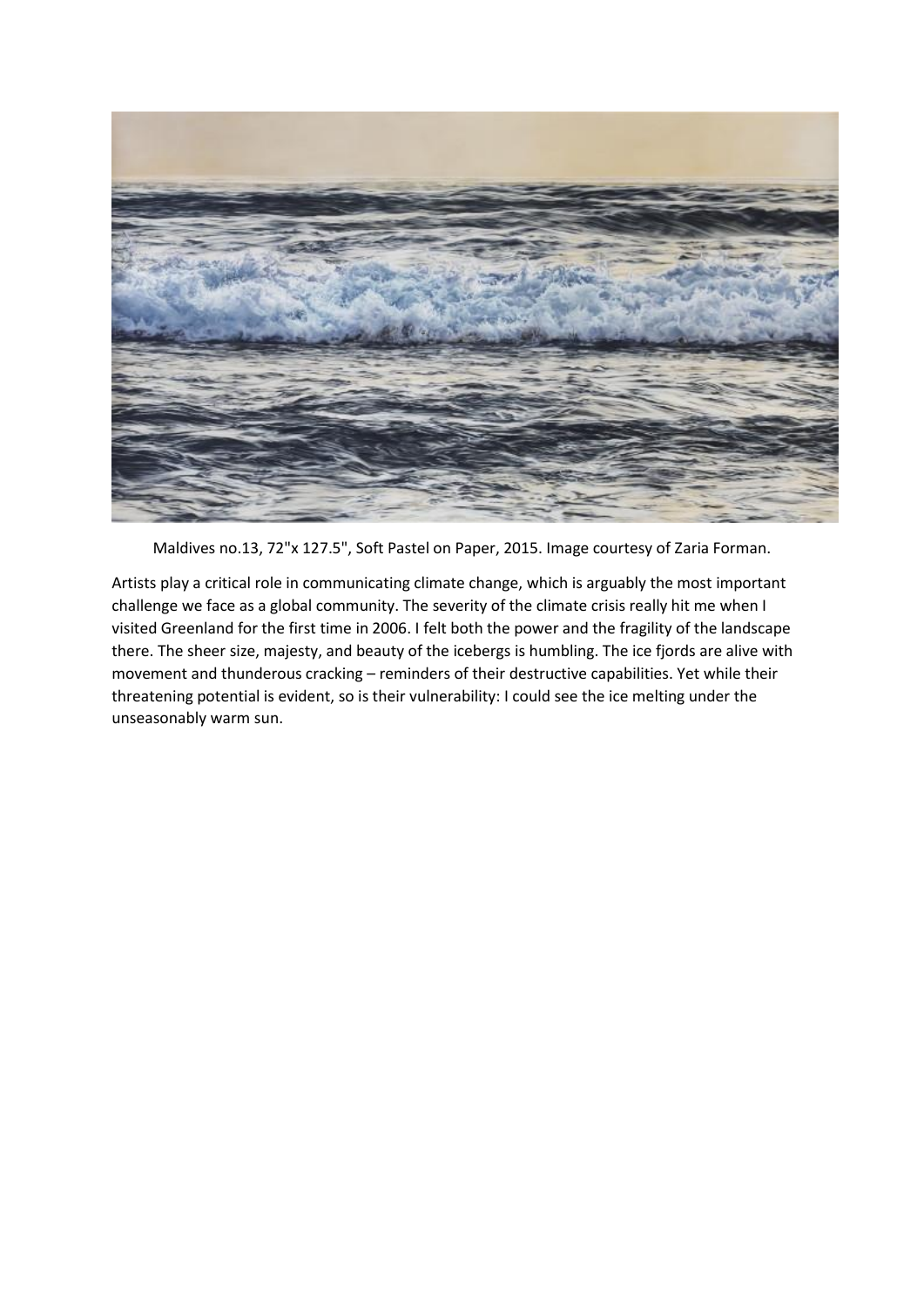

Greenland no.69, 50" x 50", Soft Pastel on Paper, 2014. Image courtesy of Zaria Forman.

The severity of the situation was brought to light even more clearly in conversations I had with locals. Their landscape is transforming so drastically that they are forced to adapt in order to survive. They spoke of vast ice fjords that are not freezing as they once did, challenging the lifestyle of the subsistence hunting communities that dot the coastlines. The fjords are the communities' hunting grounds for seal, walrus, and other animals that provide sustenance, warmth and other crucial items necessary for Arctic survival. Insufficient ice severely limits their hunting grounds. Greenland has no railways, no inland waterways, and virtually no roads between towns. Their major method of transportation is by boat around the coast in summer and by dog sled in winter (which, ten years ago, made up most of the year). Without frozen fjords, their dogs and sleds are rendered useless, and many cannot afford to travel very far by boat. This is just one of enumerable ways the warming Arctic is affecting the Inuit way of life.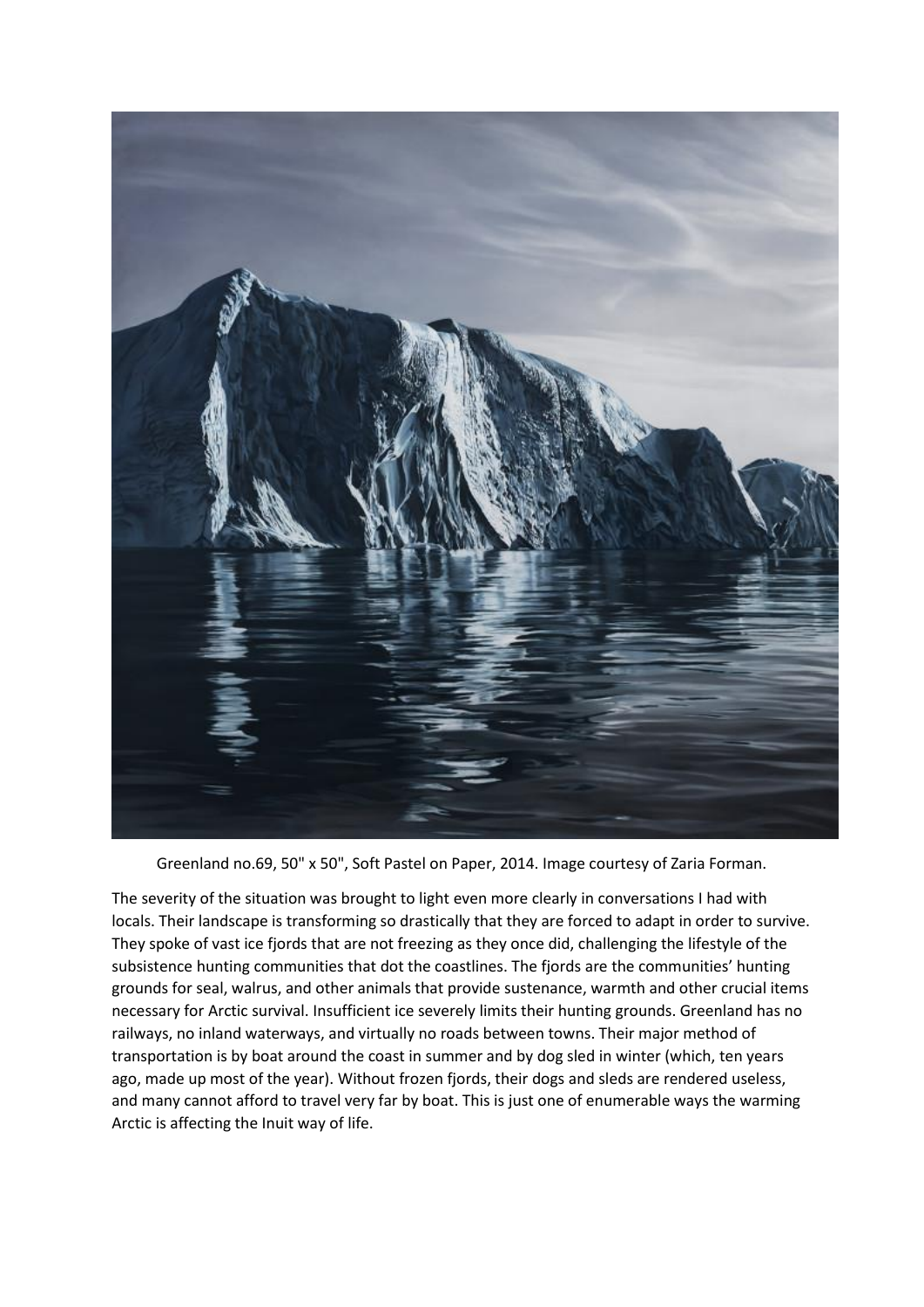

Greenland no.52, 45" x 60", Soft Pastel on Paper, 2012. Image courtesy of Zaria Forman.

**RB:** How can art facilitate a deeper understanding of Climate Change?

**ZF:** Studies have shown that art can impact viewers' emotions more effectively than an essay or a doom and gloom newspaper article. Neuroscience tells us that humans take action and make decisions based on emotion above all else. My career is dedicated to translating and illuminating scientists' warnings and statistics into an accessible medium that people can connect with, on a level that might be deeper than scientific facts can penetrate.

My drawings explore moments of transition, turbulence, and tranquility in the landscape, allowing viewers to emotionally connect with a place they may never have the chance to visit. I choose to convey the beauty, as opposed to the devastation. If people can experience the sublimity of these landscapes, perhaps they will be inspired to protect and preserve them.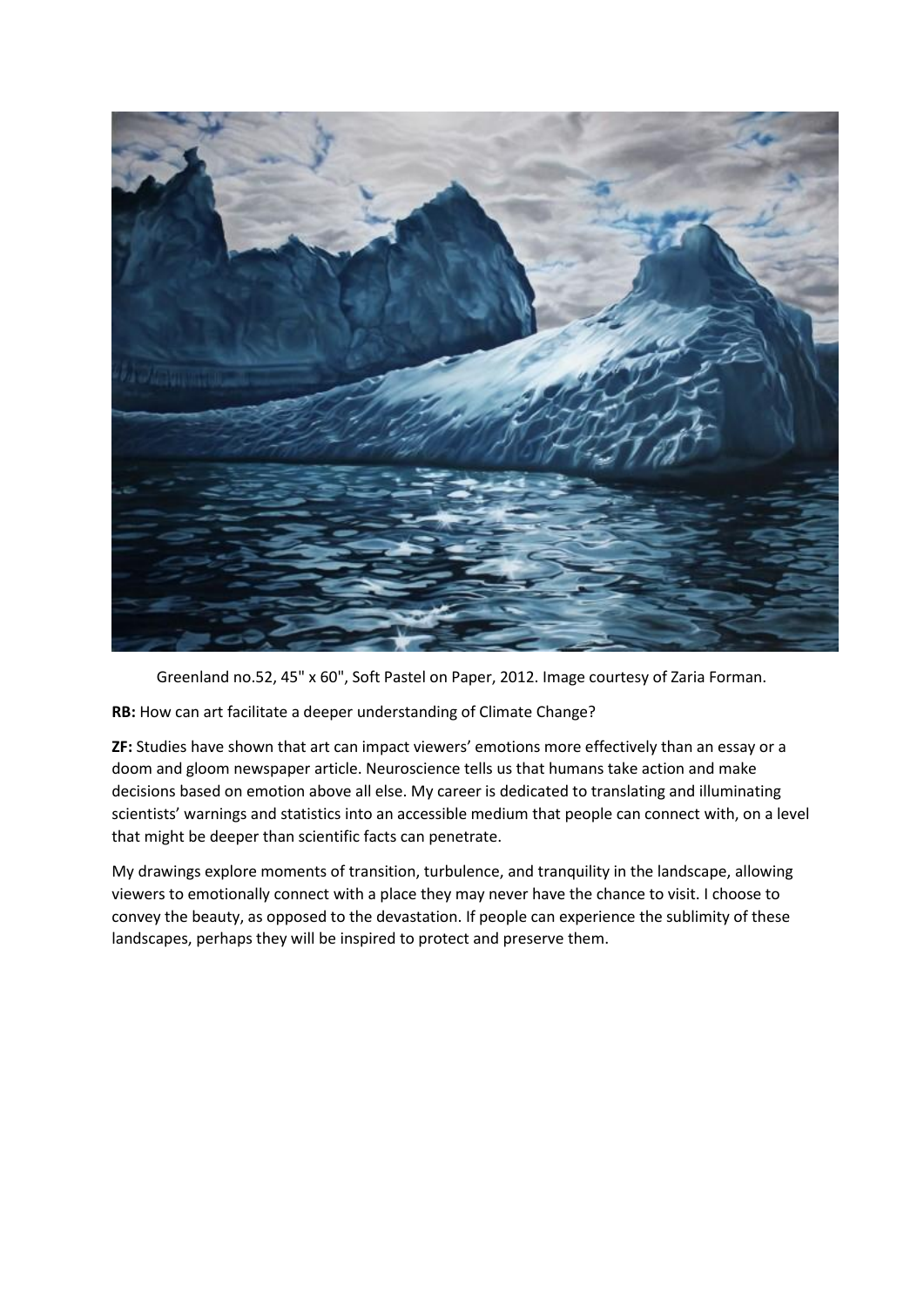

Deception Island, Antarctica, 72" x 128", Soft Pastel on Paper, 2015. Image courtesy of Zaria Forman.

**RB:** Can you say something about the 'Chasing the Light' expedition? What were its aims?

**ZF:** In August 2012, I led an Arctic expedition up the NW coast of Greenland. Called "Chasing the Light". It was the second expedition the mission of which was to create art inspired by Greenland's dramatic geography. The first, in 1869, was led by the American painter William Bradford. My mother, Rena Bass Forman, had conceived the idea for the voyage, but did not live to see it through. During the months of her illness her dedication to the expedition never wavered and I promised to carry out her final journey.

**RB:** What role does pre-determination versus spontaneity play in the working process of your drawings?

**ZF:** When I travel, I take thousands of photographs. I often make a few small sketches on-site to get a feel for the landscape. Once I return to the studio, I draw from my memory of the experience, as well as from the photographs, to create large-scale compositions. Occasionally I will re-invent the water or sky, alter the shape of the ice, or mix and match a few different images to create the composition I envision. I begin with a very simple pencil sketch so I have a few major lines to follow, and then I add layers of pigment onto the paper, smudging everything with my palms and fingers and breaking the pastel into sharp shards to render finer details.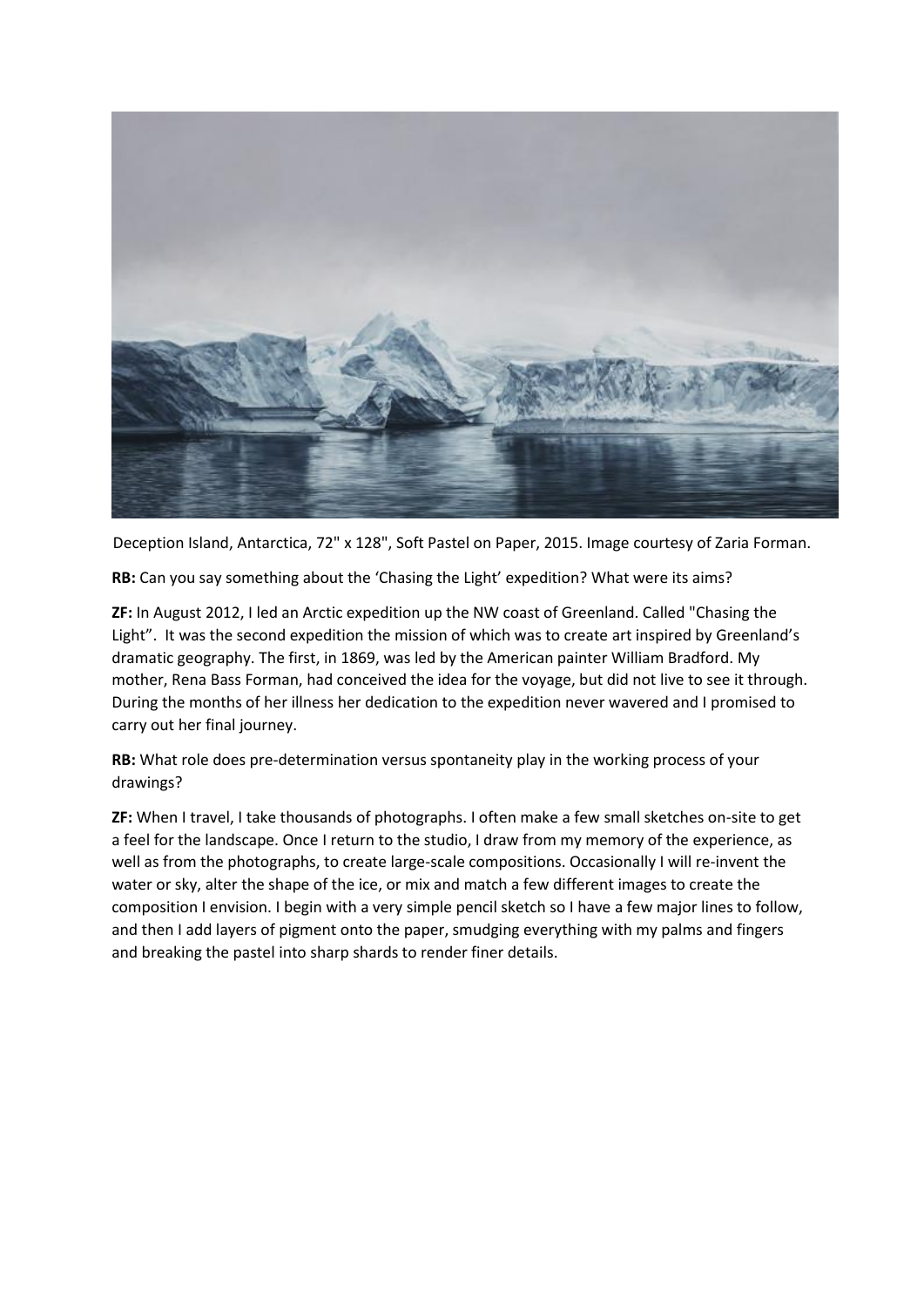

Waipi'o Valley, Hawaii no. 3, 56" x 85", Soft Pastel on Paper, 2015. Image courtesy of Zaria Forman.

**RB:** What do you think your drawings achieved that a photograph cannot?

**ZF:** As I mentioned a little bit in the answer above, I source from photographs I took as well as draw from the memory of my experience. My framer once said to me: "You are saying that a photograph is not of an instant- it's of a length of time while the light is gathered on the emulsion. In a sense, it's performative to open that time out again in the drawings, and slow it down, and to make something easy to access that was impossible to access." I love the way he put it, and I agree with him. I don't set out to make photorealistic drawings. Rather, I attempt to portray the landscape as I experienced it. I use photographs to achieve this ultimate goal, simply because my memory isn't good enough to retain all the details I see! My personal and emotional experience influences the composition (how can it not?).

**RB:** What do you hope people will take away from the art you create?

**ZF:** My biggest hope is that I will inspire change. I, as well as fellow artists [Drew Denny](http://www.drewdenny.com/) and Lisa [Lebofsky,](http://www.lisalebofsky.com/) started a project called [Ice to Islands](http://icetoislands.com/) just for that very reason. The "Ice to Islands Project" is intended to bring awareness to polar ice melt, rising sea levels, and the cultural and socio-political implications of these phenomena through art. Artists play a critical role in communicating climate change, which is arguably the most important challenge we face as a global community. I have dedicated my career to translating and illuminating scientists' warnings and statistics into an accessible medium that people can connect with, on a level that is perhaps deeper than scientific facts can penetrate.